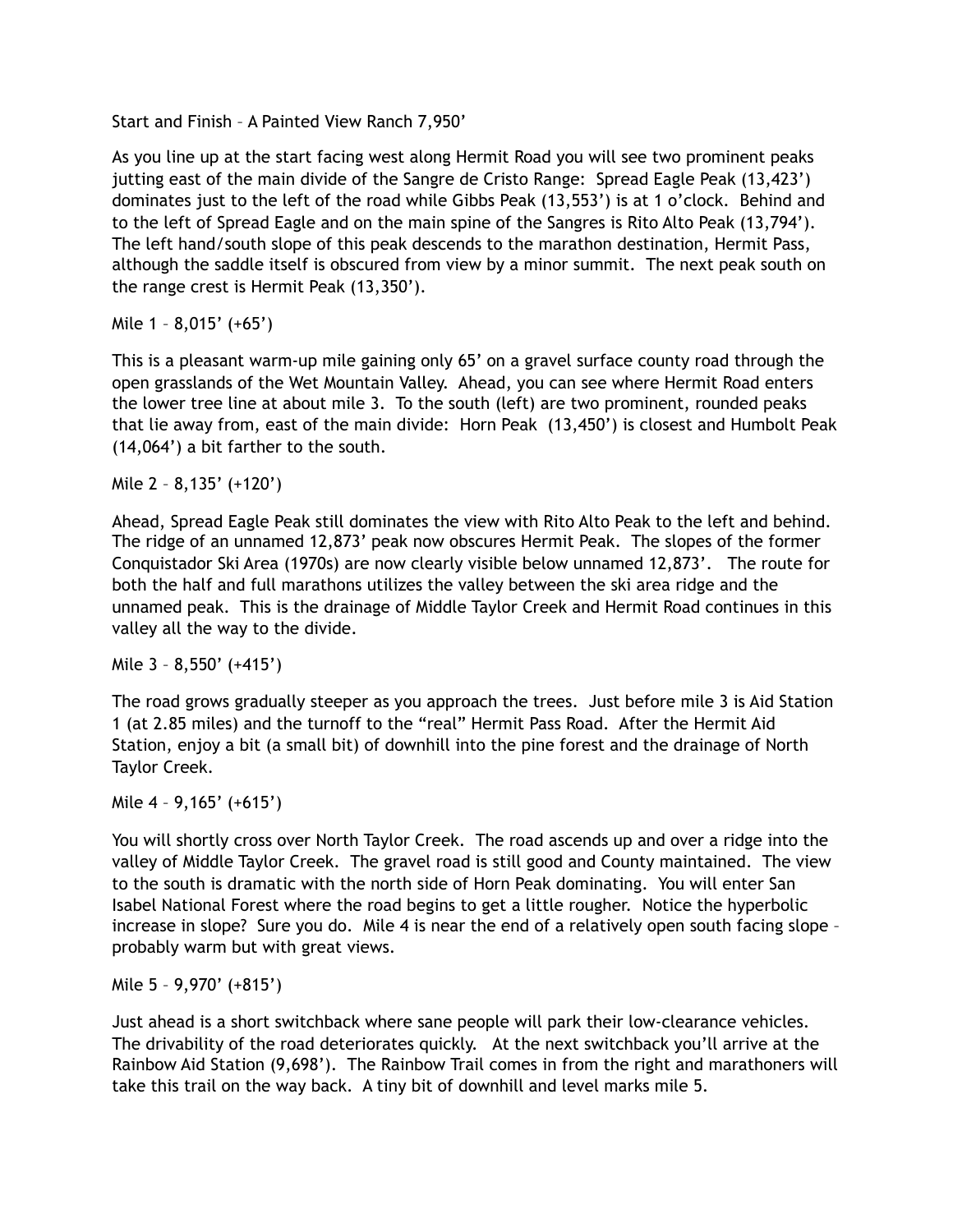Mile 6 – 10,200' (+230')

Middle Taylor Creek will be on your left in a few hundred meters. The stream will be close by for the next mile. Midway you'll top out at a State Wildlife area where (yeah!!!) the road levels and becomes much less rocky. Enjoy it!

Mile 7 – 10,780' (+580')

Wave good-bye to the smooth road after about 1/3 mile. The road becomes 4-wheel drive only after this and ascends steeply up the hillside. If you are doing the half just be thankful that you only get to sample this. If you are doing the full marathon…get used to it. After just a few turns up this rougher road all runners arrive at the Half Marathon Turnaround Aid Station at 10,180'. Half marathoners joyously bound down the road to retrace their steps to the Painted View Ranch and the finish. Marathoners continue up, up, up…taking 4 switchbacks up the hill. At the fourth turn is Mile 7.

Mile 8 - 11,100' (+320')

The road, now less rocky and not so steep, traverses the south slopes of unnamed 12,671' far above Middle Taylor Creek. There is one set of switchbacks midway through this section and Mile 8 is at the next switchback within an avalanche path (just in the winter). You should be noticing the altitude by now.

Mile 9 – 11,640' (+540')

At 8.5 miles and at the first of 6 switchbacks pass the trail to Hermit Lake. Now follow the road even higher toward the summit of unnamed 12,671'. Mile 9 comes just before the sixth switchback.

Mile 10 – 12,050' (+410')

The trees are now getting sparse and the road is about to break out above timberline. Mile 9 to 10 is a long, relatively gentle traverse. The road is rocky and takes on the character of a typical above timberline track. The road turns south to gain a ridge and Hermit Lake is far below on your left. Eureka Mountain (13,607') is straight ahead. As the ridge is gained there is a spectacular view of Horseshoe Lake with the rugged east face of Hermit Peak behind. This is the first view of your goal, Hermit Pass, which lies at the low point in the ridge to the right of Hermit Peak. Rito Alto Peak looms above the pass. Welcome to the Horseshoe Lake Aid Station. It is at this point that runners may be turned around if weather threatens as the remainder of the course is quite exposed should lightning occur. If you provided anything for the equipment drop it will be here. You are now well above timberline. Mile marker 10 is just a bit past the aid station.

Mile 11 – 12,640' (+590')

The road switchbacks up a wide, south-facing slope. At about 10.6 miles a narrow ridge is gained where you will now be looking down on unnamed 12,671' which now lies to the east. You have circumvented this peak and now stand above it. The road now crosses close below the summit of unnamed 12,818' as you near the range crest. The west ridge of this peak is